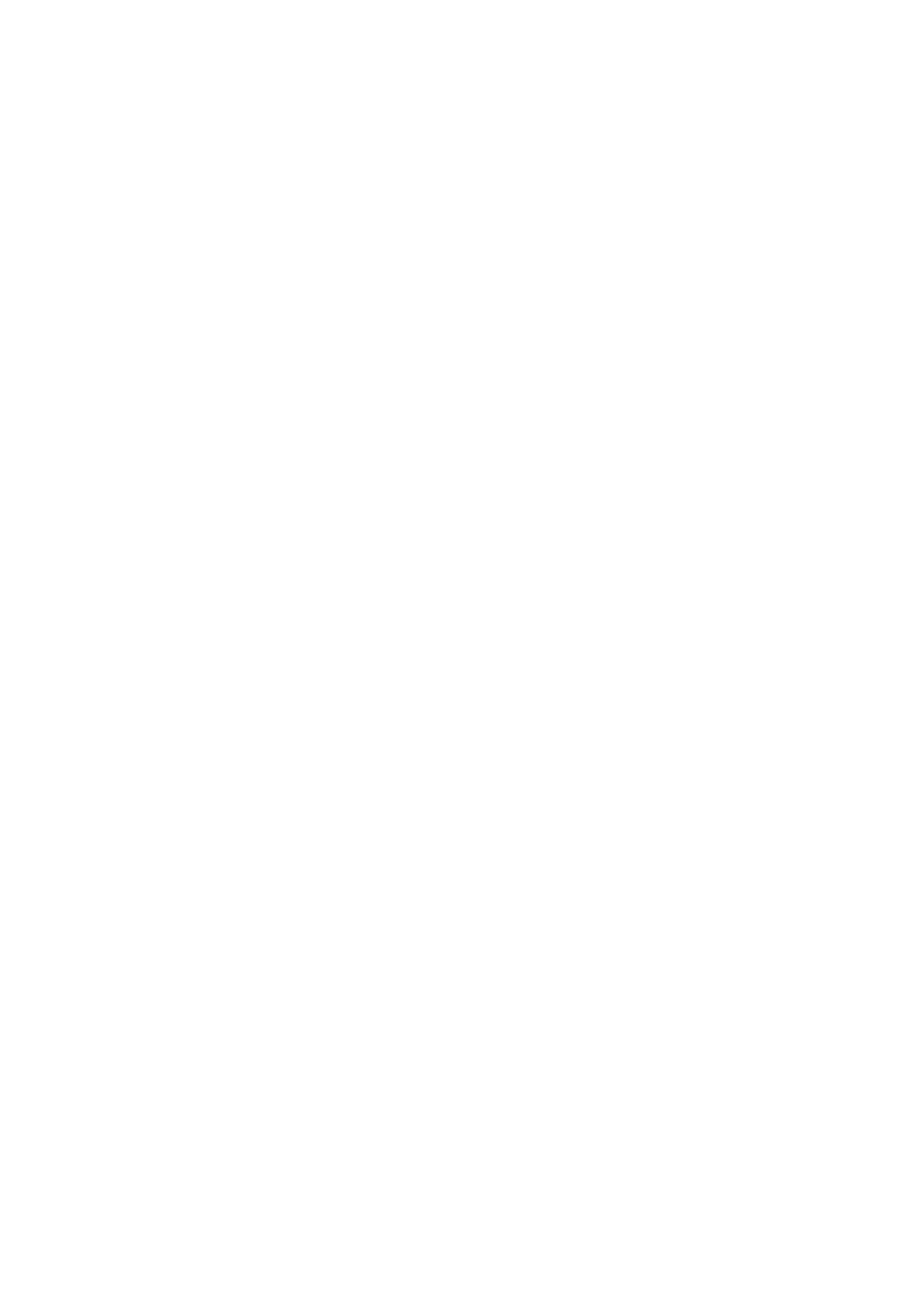#### **ACCOMPANYING DOCUMENTS**

**Explanatory Notes, together with other accompanying documents, are printed separately as SP Bill 72-EN. A Policy Memorandum is printed separately as SP Bill 72-PM.**

# Transplantation (Authorisation of Removal of Organs etc.) (Scotland) Bill [AS INTRODUCED]

An Act of the Scottish Parliament to amend the law on the removal of parts of the human body for transplantation by providing for decisions to be made on behalf of a deceased adult by a proxy and by authorising removal and use in certain cases where the deceased adult has not recorded an objection; and for connected purposes.

### *5* **1 Duties of the Scottish Ministers**

- (1) The Scottish Ministers must ensure that before the first appointed day registers approved by them are in place to enable an adult resident in Scotland to record free of charge—
	- (a) an appointment of a proxy for the making of decisions relating to the removal and use of a part of the adult's body after death for transplantation,
- *10* (b) an objection by the adult to the removal and use of a part of the adult's body after death for transplantation,
	- (c) a withdrawal of any such appointment or objection.
- (2) The Scottish Ministers must ensure that a publicity campaign on the principal changes introduced by this Act runs for the period between the first appointed day and the *15* second appointed day.
	- (3) In section 1 of the Human Tissue (Scotland) Act 2006 (duties of the Scottish Ministers as respects transplantation, donation of body parts etc.)––
- (a) in paragraph (b), for the words from "donation" to "body" substitute "methods by which the removal of parts of a human body for transplantation may be authorised 20 or objected to",
	- (b) in paragraph (c), for "donated" substitute "removed".

#### **2 Authorised investigating persons**

After section 2 of the 2006 Act, insert—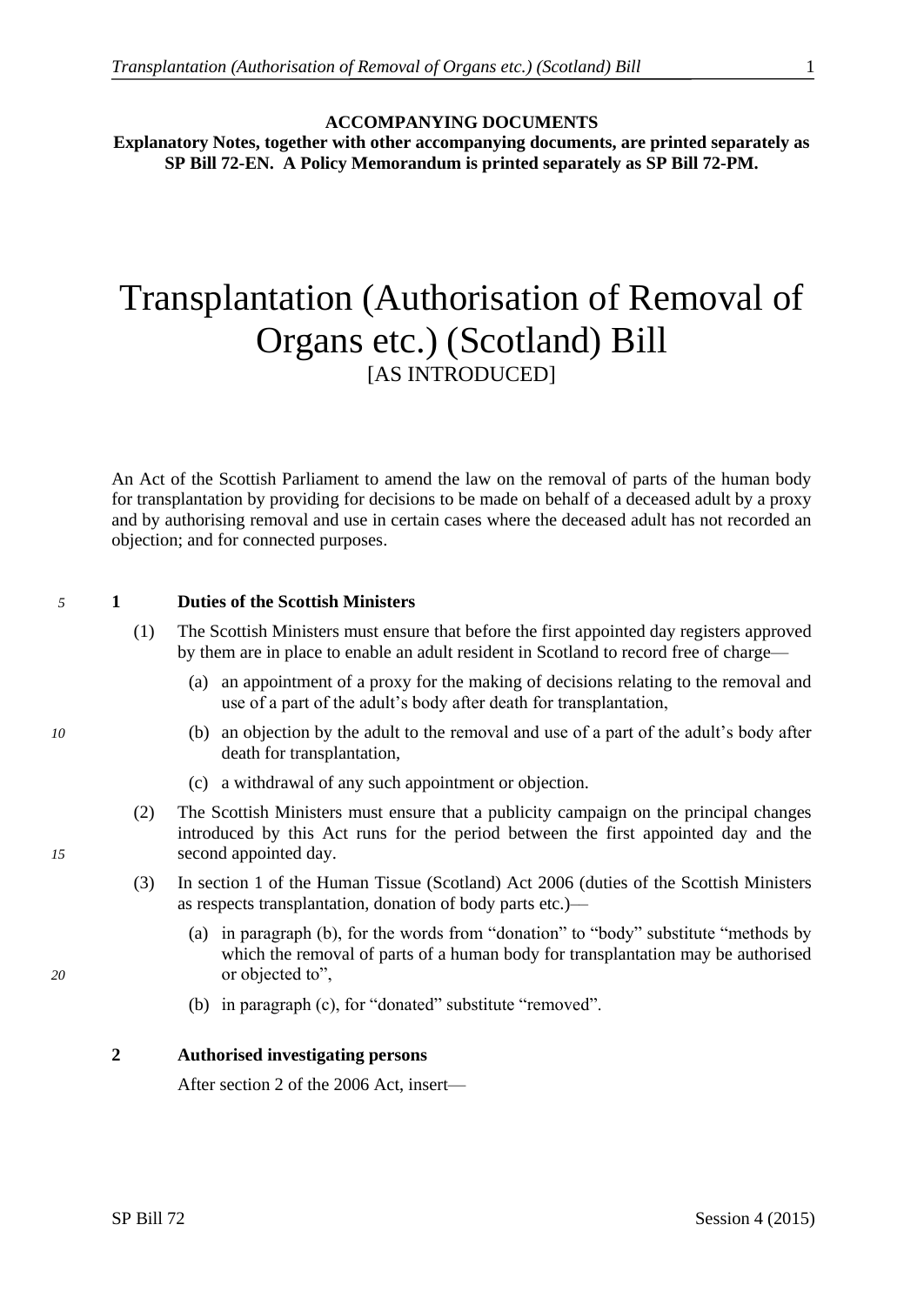### ―**2A Authorised investigating persons**

The Scottish Ministers may by regulations provide for certain persons or categories of persons to be designated as authorised investigating persons for the purposes of this Act.".

#### *5* **3 Use of part of body of deceased person for transplantation**

In section  $3(2)(a)$  of the 2006 Act, after "6," insert "6A, 6B,".

#### **4 Authorisation by adult superseded by appointment of proxy or recorded objection**

In section 6 of the 2006 Act (authorisation: adult), insert at the end—

- $\degree$ (7) An authorisation by virtue of subsection (1) is to be regarded as withdrawn if, *10* in relation to the same part of the adult's body, the adult subsequently—
	- (a) appoints a proxy under section 6A; or
	- (b) records an objection in a register approved by the Scottish Ministers for the purposes of sections 6A and 6B.".

### **5 Authorisation by proxy**

*15* After section 6 of the 2006 Act, insert—

#### ―**6A Authorisation by proxy: transplantation**

- (1) The removal and use of a part of a deceased adult's body for transplantation may be authorised by a proxy appointed by the adult to make decisions relating to such removal and use.
- *20* (2) Only an adult may be appointed as a proxy.
	- (3) A proxy may renounce the appointment at any time.
	- (4) The appointment may be general or limited to one or more parts of the body.
- (5) Different proxies may not be appointed for different parts of the body and accordingly if a proxy has been appointed for one part of the body a proxy *25* nominated for another part is not validly appointed.
	- (6) The appointment is valid only if—
		- (a) it is in writing and is either signed by the adult or recorded in a register approved by the Scottish Ministers for the purposes of this section and section 6B; and
- *30* (b) it gives such information as could reasonably be expected to enable the proxy and any nominated alternate proxy to be contacted after the adult's death by an authorised investigating person.
- (7) The appointment may nominate an alternate proxy who may act if the firstnamed proxy cannot be contacted within a reasonable time or is unable or *35* unwilling to make a decision within a reasonable time and, if so desired, a second alternate proxy who may act if neither the first-named proxy nor the first-named alternate proxy can be contacted within a reasonable time or is able and willing to make a decision within a reasonable time.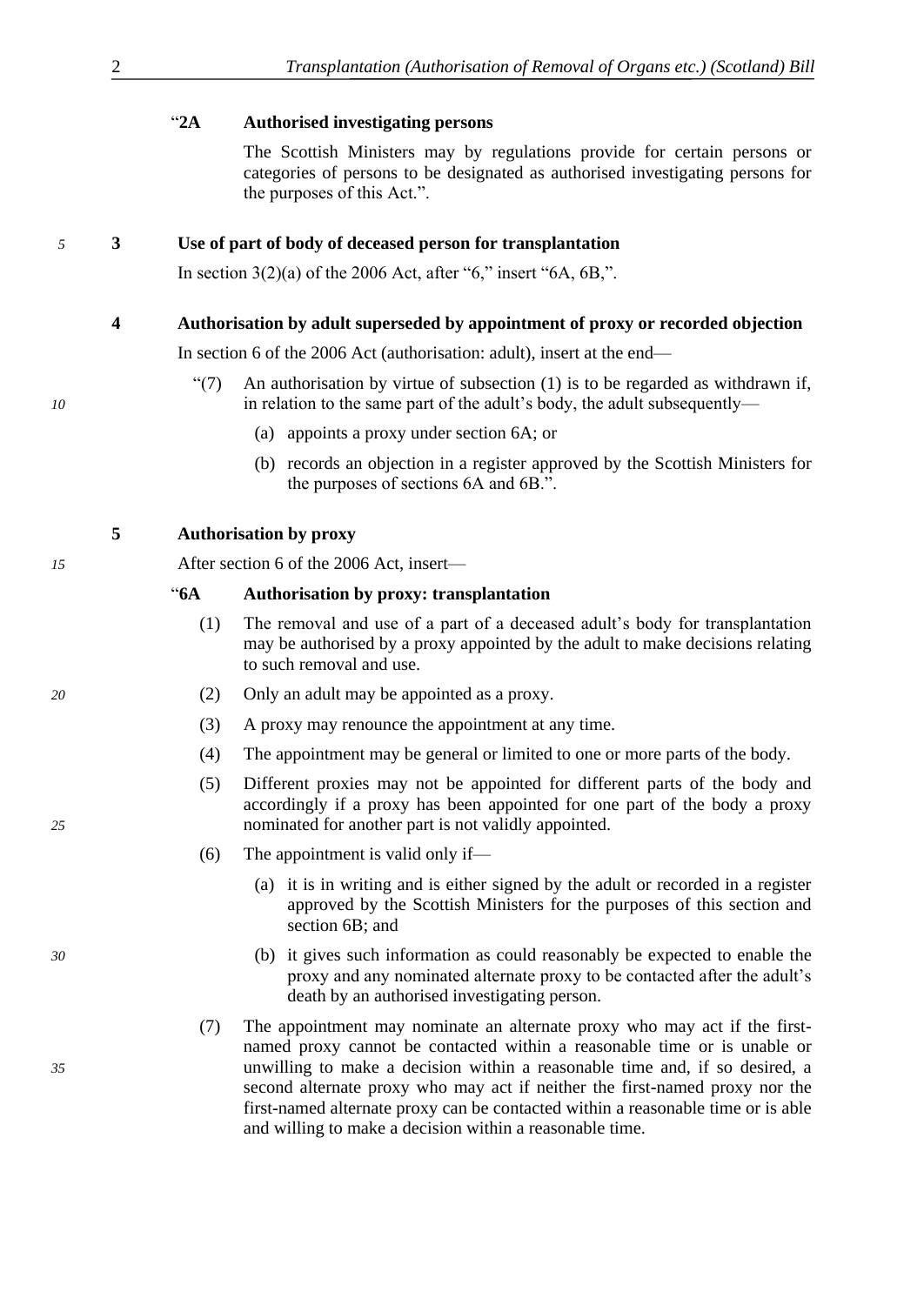- (8) An authorised investigating person may determine what is a reasonable time under subsection (7), taking into account the time within which a part will have to be removed if it is to be used for transplantation.
- (9) An appointment of a proxy or alternate proxy may be withdrawn by the adult at *5* any time.
	- (10) The withdrawal must be in writing and either signed by the adult or recorded in a register approved by the Scottish Ministers for the purposes of this section and section 6B.
- (11) Where the adult is blind or unable to write, an appointment or a withdrawal of *10* an appointment may be signed by another adult (the signatory) on the adult's behalf before a witness.
	- (12) Nothing in subsection (11) prevents an adult who is blind from recording an appointment or withdrawal, or signing an appointment or withdrawal himself or herself.
- *15* (13) A document which is signed by a signatory on behalf of an adult under subsection (11) must contain a statement signed by both the signatory and the witness in the presence of the adult and of each other that the adult, in the presence of them both, expressed the intention to make or withdraw the appointment, as the case may be, and requested the signatory to sign the *20* document on behalf of the adult.
- (14) An appointment of a proxy is to be regarded as withdrawn if, in relation to the same part of the body, the adult subsequently grants an express authorisation of removal and use under section 6 or records an objection to removal and use in a register approved by the Scottish Ministers for the purposes of this section *25* and section 6B.
- (15) Where a proxy with power to decide on removal and use of a part of the body has communicated a decision relating to that part to an authorised investigating person, the decision may be regarded by the authorised investigating person as decisive and as not affected by a decision communicated later to the authorised *30* investigating person by that or any other proxy.
	- (16) Where the order of communications by two or more proxies is unclear the decision of the first-named proxy prevails over the decision of an alternate proxy and the decision of the first-named alternate proxy prevails over that of the second-named alternate proxy.
- *35* (17) In this section, "writing" includes representation of a character in visible form.".

**6 Authorisation by operation of law**

(1) After section 6A of the 2006 Act (as inserted by section 5 of this Act), insert—

―**6B Authorisation by operation of law: transplantation**

- *40* (1) The removal and use of a part of a deceased adult's body for transplantation are authorised by operation of law if the following requirements are satisfied—
	- (a) the adult was resident in Scotland at the time of death;
	- (b) an authorised investigating person has confirmed—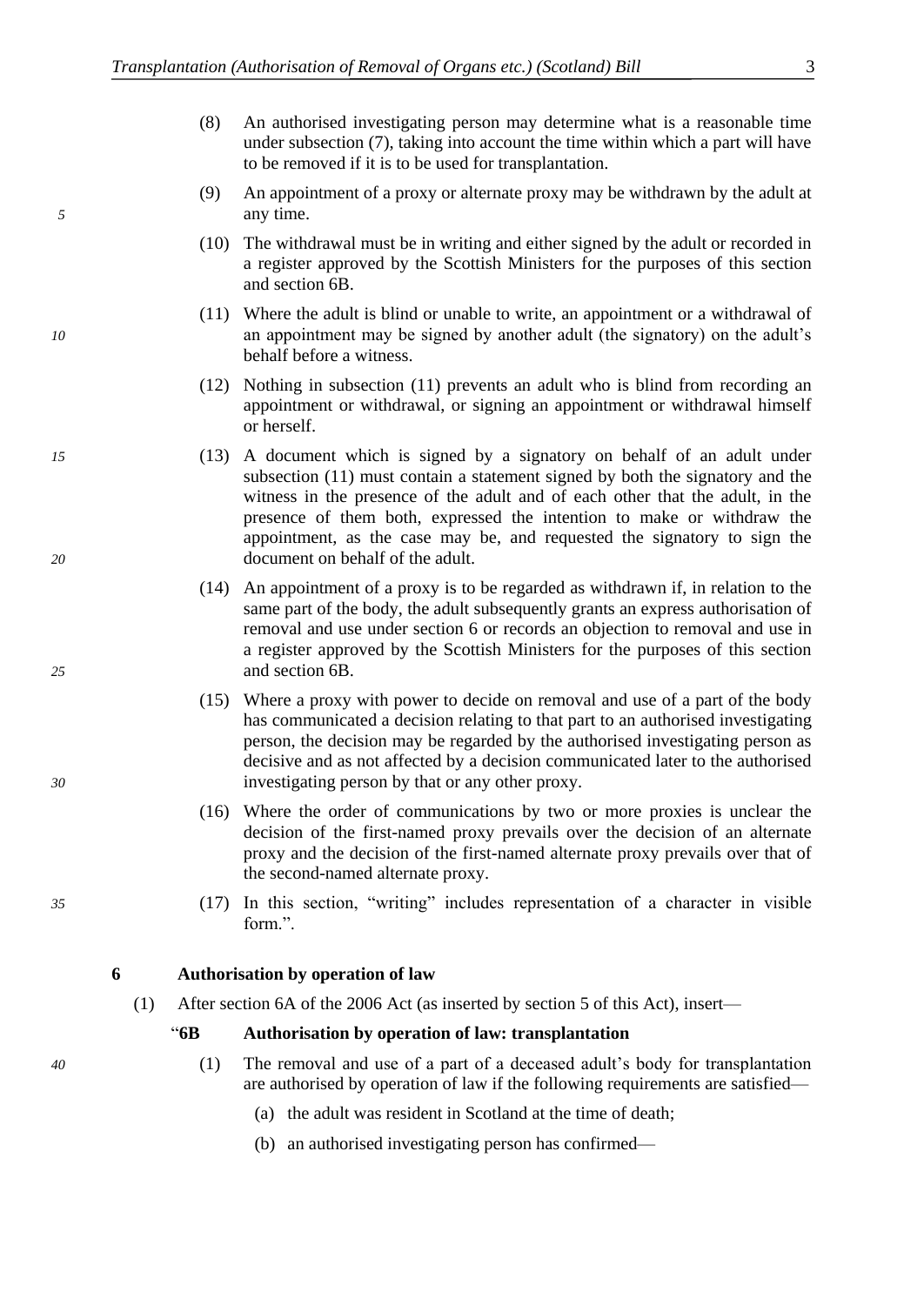- (i) that he or she is not aware of any authorisation of such removal and use by the adult under section 6 which was in force immediately before the adult's death;
- (ii) that he or she, having examined any register approved by the *5* Scottish Ministers for the purposes of section 6A and this section, is not aware of any objection by the adult to such removal and use which was in force immediately before the adult's death;
- (iii) that he or she has contacted or attempted to contact all known proxies appointed by the adult under section 6A with power to *10* decide on the removal and use and has not, within a reasonable time, received a decision from any such proxy;
- (iv) that he or she has not, before the end of the time referred to in subparagraph (iii), received a decision from any proxy with power to decide on the removal and use who was unknown prior to the *15* receipt of the decision;
	- (v) that in his or her opinion, after consulting the nearest relative of the adult, if any, and after applying the presumption in subsection (3), the adult had a reasonable opportunity to record an objection to such removal and use; and
- *20* (vi) that he or she has asked the adult's nearest relative, if any, whether the relative has actual knowledge that the adult was unwilling for the part to be removed and used for transplantation and has concluded, in the light of any answer given, that the relative has no such knowledge.
- *25* (2) An objection by the adult is not in force immediately before the adult's death if it has been withdrawn by the adult or if, in relation to the same part of the body, the adult has subsequently granted an express authorisation under section 6 or appointed a proxy under section 6A.
- (3) There is a rebuttable presumption that an adult had a reasonable opportunity to *30* record an objection if he or she, since attaining the age of 16, had been habitually resident in Scotland for any continuous period of 6 months beginning after the day appointed under section 19(2) of the Transplantation (Authorisation of Removal of Organs etc.) (Scotland) Act 2015.
- (4) An objection by a proxy is ineffective if it is received by an authorised *35* investigating person after he or she has issued a statement under section  $11(5)(cb)$  that in his or her opinion the requirements of this section are satisfied.
	- (5) In this section—
- (a)  $\degree$  a reasonable time" is such time as the authorised investigating person *40* considers reasonable, taking into account the time within which a part of the body will have to be removed if it is to be used for transplantation;
	- (b) "the nearest relative" is any such relative, as defined in section 50, who can be consulted by the authorised investigating person, using his or her best endeavours, within a reasonable time after the adult's death.".
- *45* (2) No removal for transplantation is authorised by virtue of this section before such day, being a day at least 6 months after the first appointed day, as the Scottish Ministers may by regulations appoint.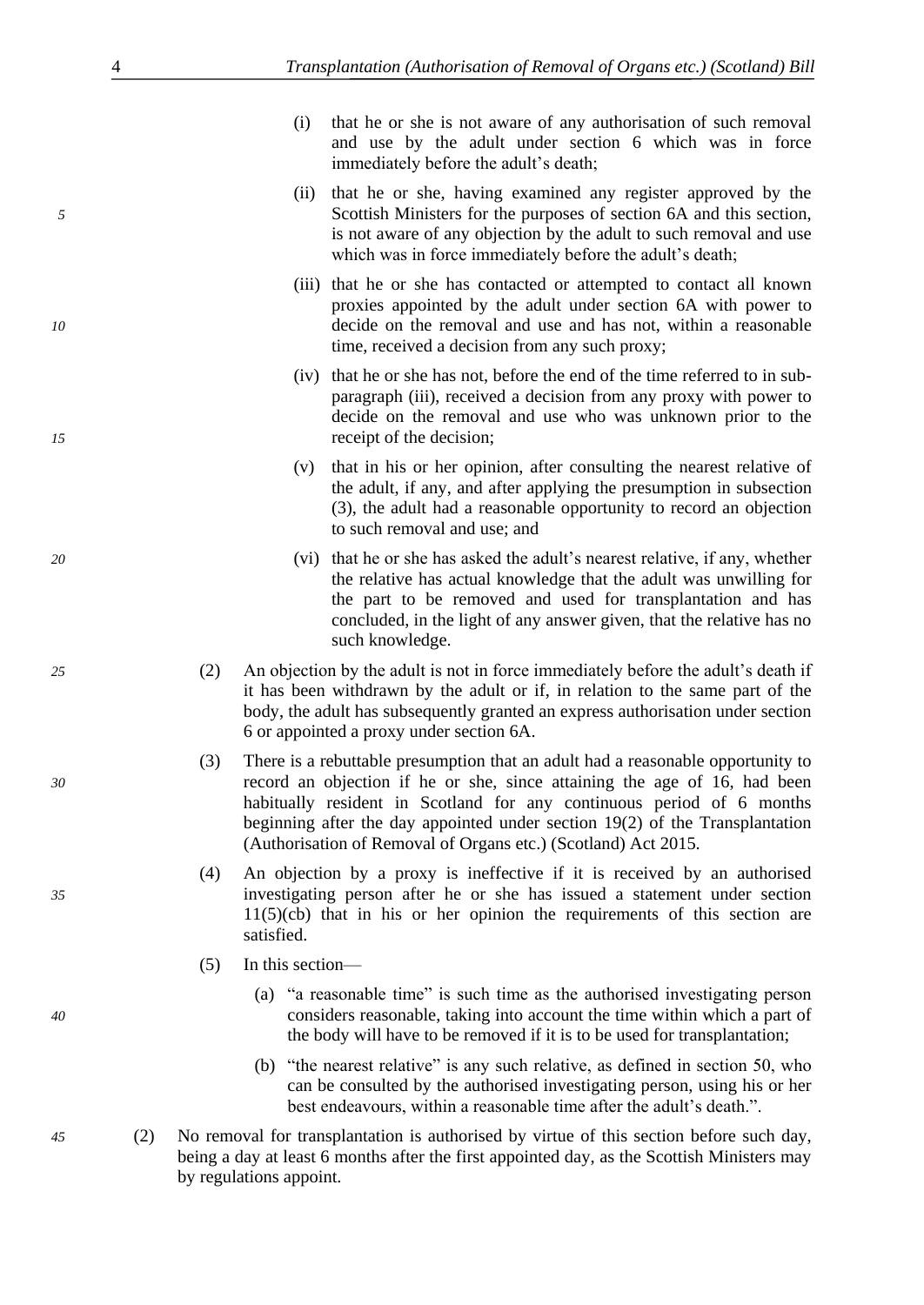**7 Rule if order of acts unclear**

After section 6B of the 2006 Act (as inserted by section 6 of this Act), insert—

#### ―**6C Rule if order of acts unclear**

Where it is uncertain which of the following acts by an adult came last, the *5* adult is to be treated as having done none of them—

- (a) an authorisation under section 6,
- (b) an appointment of a proxy under section 6A,
- (c) a recording of an objection in a register approved by the Scottish Ministers for the purposes of sections 6A and 6B.".

#### *10* **8 Authorisation by adult's nearest relative**

- (1) Section 7 of the 2006 Act (authorisation by adult's nearest relative) is amended as follows.
- (2) After subsection (1), insert—
- "( $1A$ ) Subsection  $(1)$  does not apply to removal for transplantation if a proxy *15* appointed by the adult is known to be in the process of deciding, or has decided, for or against the removal.".
	- (3) After subsection (3), insert—
		- ―(3A) The nearest relative may not authorise removal and use of a part of the body under subsection (3) if—
- *20* (a) there is in force immediately before the adult's death an objection to the removal and use for transplantation of that part by the adult which is recorded by the adult in a register approved by the Scottish Ministers for the purposes of sections 6A and 6B;
- (b) an authorised investigating person is awaiting, or has received, a decision *25* by a proxy relating to removal and use of that part for transplantation; or
	- (c) an authorised investigating person is investigating whether, or has concluded that, such removal and use is authorised by operation of law under section 6B.".
- (4) In subsection (4)(a), after "transplantation" insert "or if there is in force immediately *30* before the adult's death an objection by the adult to the removal and use for transplantation of the part in question which was recorded in a register approved by the Scottish Ministers for the purposes of sections 6A and 6B".
	- (5) After subsection (4), insert—
- ―(4A) Section 6B(2) applies for the purpose of determining whether an objection by *35* the adult is in force immediately before the adult's death.".

#### **9 Further requirements relating to authorisation under section 6A or 6B**

- (1) Section 11 of the 2006 Act (removal of part of body of deceased person: further requirements) is amended as follows.
- (2) In subsection (4)(c), after "6," insert "6A,  $6B$ ,".
- *40* (3) After subsection (5)(c), insert—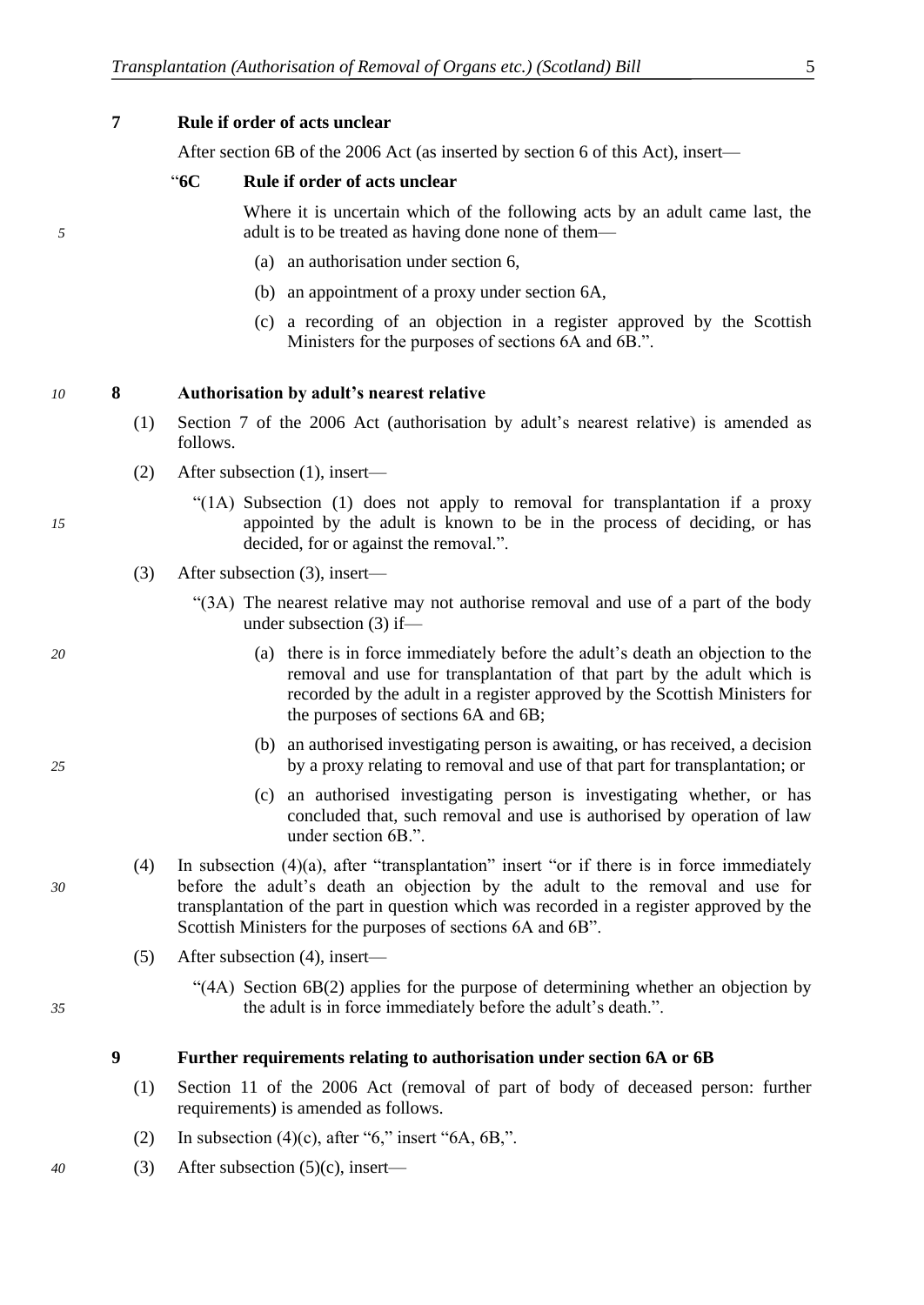―(ca) in the case of authorisation by a proxy by virtue of section 6A, an authorised investigating person has recorded the dates, times and results of the communications with all known proxies with power to decide on the removal and has stated that—

- *5* (i) there bears to be a valid appointment of the authorising proxy under that section;
	- (ii) there is no reason to believe that the appointment was withdrawn;
	- (iii) the appointment bears to confer power to authorise removal of the relevant part for transplantation;
- *10* (iv) where the authorising proxy is an alternate proxy, any proxy named earlier in the appointment could not be contacted within a reasonable time or was unable or unwilling to give a decision within a reasonable time, as determined by the authorised investigating person under section 6A(8);
- *15* (v) the authorisation bears to be in writing signed by the proxy or was given in some other way which is described and recorded by the authorised investigating person; and
	- (vi) the authorisation bears to be as respects the deceased adult and to authorise removal of the part for transplantation;
- *20* (cb) in the case of authorisation by operation of law by virtue of section 6B, an authorised investigating person—
	- (i) has recorded the dates, times and results of the examinations of the records and communications with any known proxy or nearest relative for the purpose of section 6B; and
- *25* (ii) has stated that in his or her opinion the requirements of section 6B are satisfied;".

#### **10 Removal of tissue sample**

In section 12 of the 2006 Act (removal of tissue sample to determine viability of transplantation), after " $6(1)$ ," insert " $6A(1)$ ,  $6B(1)$ ,".

#### *30* **11 Offences**

In section  $16(1)(a)$  of the 2006 Act, after "6," insert "6A, 6B,".

#### **12 Authorisation for transplantation to have priority**

- (1) Section 22 of the 2006 Act (authorisation by virtue of Part 1 for transplantation to have priority) is amended as follows.
- *35* (2) In subsection (1), for the words from "If" to "the authorisation" substitute "An authorisation under this Act of removal and use of a part of an adult's body for transplantation".
	- (3) In subsection  $(1)(a)$ , the words ", which is also in force at that time" are repealed.
	- (4) Subsection (3) is repealed.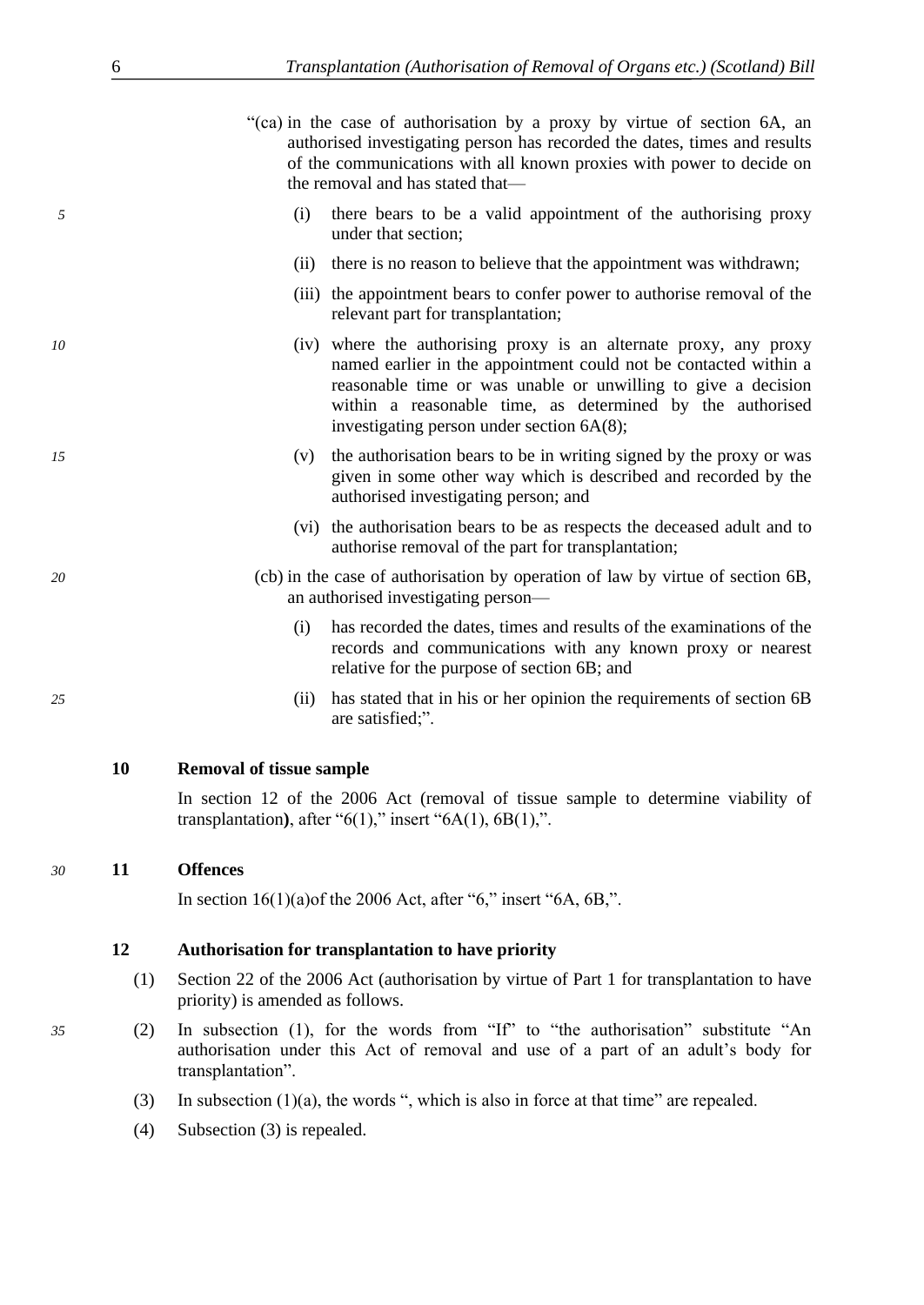#### **13 Nearest relative**

- (1) Section 50 of the 2006 Act (nearest relative) is amended as follows.
- (2) In subsection (1), for "7 and 30" substitute "6B, 7, 11 and 30".
- (3) In subsection (5), insert "(a)" before "authorisation" so that the words from there to the *5* end become paragraph (a), and after that paragraph insert—
	- ―(b) for the purposes of section 6B an authorised investigating person may decide which of them to regard as the nearest relative".
- (4) In subsection  $(6)(b)$ , after "authorisation" insert "or, in relation to section 6B, to respond to any questions required by that section to be put by the authorised investigating *10* person".

#### **14 Witnesses**

In section  $51(1)$  of the 2006 Act—

- (a) after "6(3)," insert "6A(11),",
- (b) for the words from "authorisation", where first occurring, to "in writing," *15* substitute "a writing".

#### **15 Adults with incapacity**

- (1) The Adults with Incapacity (Scotland) Act 2000 is amended as follows.
- (2) In section 16(6), at the end of paragraph (d) omit "or" and insert—
- ―(da) make or withdraw an appointment of a proxy under section 6A of that *20* Act;
	- (db) record an objection in a register approved by the Scottish Ministers for the purposes of sections 6A and 6B of that Act or withdraw an objection recorded in the register; or".
	- (3) In section 64(2), at the end of paragraph (d) omit "or" and insert—
- *25* ―(da) make or withdraw an appointment of a proxy under section 6A of that Act;
	- (db) record an objection in a register approved by the Scottish Ministers for the purposes of sections 6A and 6B of that Act or withdraw an objection recorded in the register; or".

#### *30* **16 Regulations in relation to certain adults resident outside Scotland**

- (1) The Scottish Ministers may by regulations further modify the 2006 Act in relation to the removal of parts of the body for transplantation from a deceased adult who meets the requirements of subsection (2).
- (2) The requirements are that the adult died in Scotland but was resident, immediately *35* before death, in a jurisdiction other than Scotland the laws of which authorise the removal of parts of the body from a deceased adult for transplantation, either generally or in particular circumstances, in the absence of a prior objection by the adult.
	- (3) Regulations made under subsection (1) are subject to the affirmative procedure.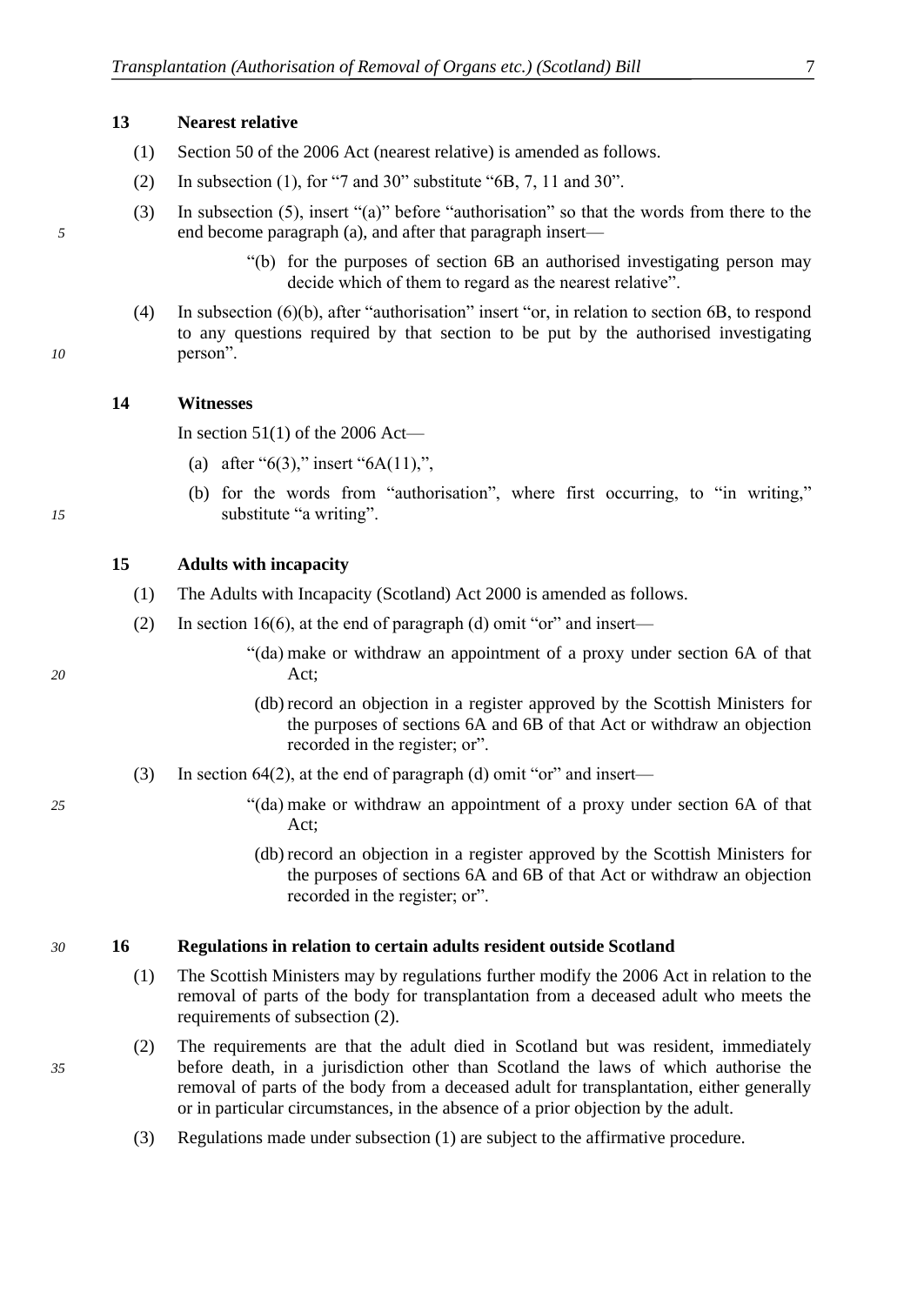#### **17 Reporting to the Scottish Parliament**

- (1) The Scottish Ministers must report to the Scottish Parliament on the effectiveness of the changes made by this Act.
- (2) The report is to cover a period of at least a year beginning on the second appointed day.
- *5* (3) It is to be laid before the Parliament not later than two years after that day and published.

#### **18 Interpretation**

- (1) In this Act—
	- "the 2006 Act" means the Human Tissue (Scotland) Act 2006,
- *10* "the first appointed day" means the day appointed under section 19(2),
	- "the second appointed day" means the day appointed under section  $6(2)$ ,

"adult" means a person who is 16 years of age or over,

"transplantation" means transplantation into a human body.

- (2) In section 60 of the 2006 Act (interpretation), insert at the end—
- *15* ―(3) In this Act references to an authorised investigating person are to a person designated as such in accordance with regulations made by the Scottish Ministers under section 2A.".

#### **19 Commencement**

- (1) This section and sections  $1(1)$  and  $(2)$ ,  $2$ ,  $6(2)$ ,  $16$ ,  $17$ ,  $18(1)$  and  $20$  come into force on *20* the day after Royal Assent.
	- (2) The remaining provisions of this Act come into force on such day as the Scottish Ministers may by regulations appoint.

#### **20 Short title**

The short title of this Act is the Transplantation (Authorisation of Removal of Organs *25* etc.) (Scotland) Act 2015.